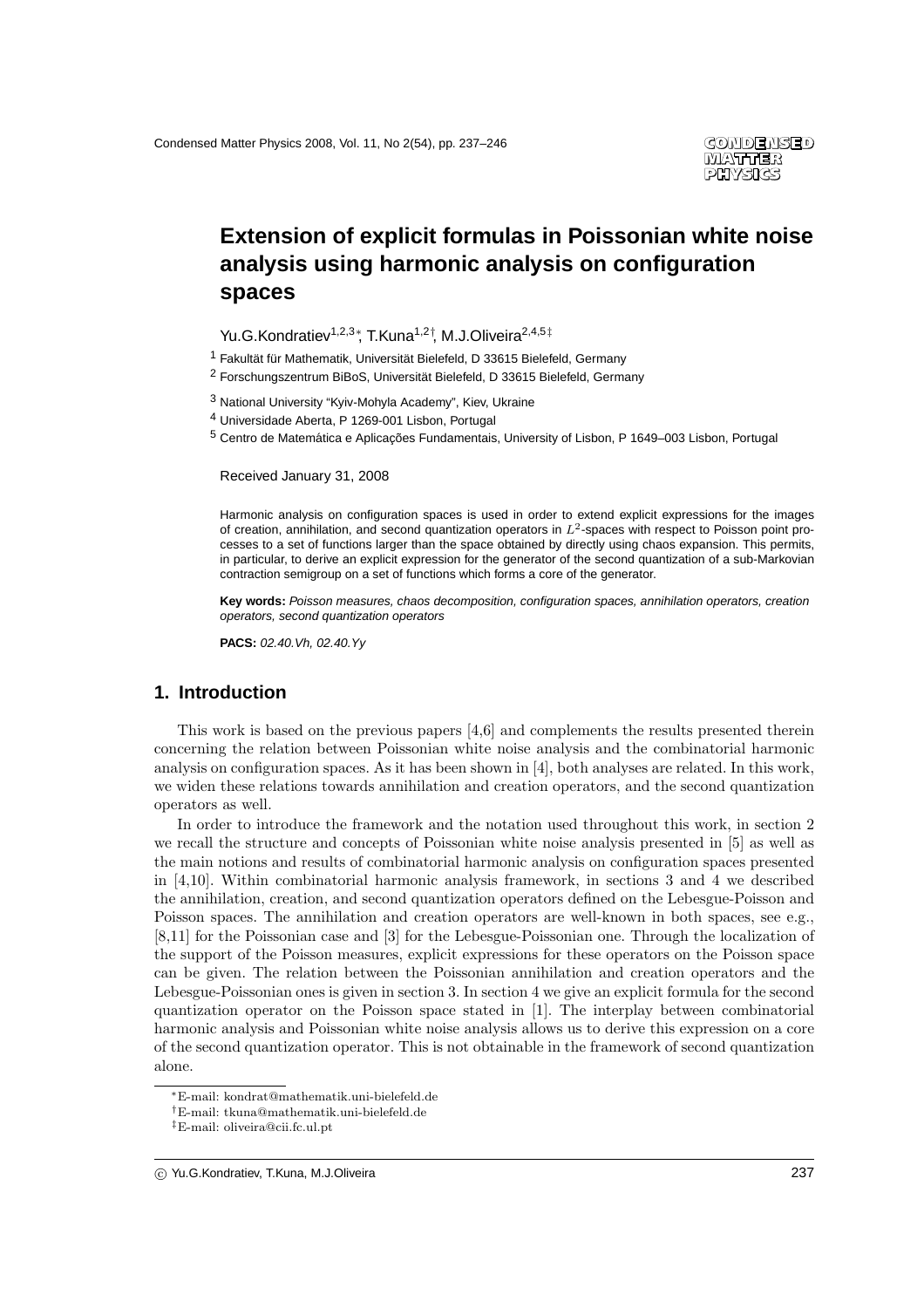#### **2. Framework**

Throughout this work X indicates a geodesically complete connected oriented (non-compact)  $C^{\infty}$ -Riemannian manifold, describing the position space of the particles. In particular, X can be any d-dimensional Euclidean space  $\mathbb{R}^d$ , for  $d \in \mathbb{N}$ . There exists a sequence of open relative compact sets  $\Lambda_n$  such that  $\Lambda_n \subset \Lambda_{n+1}$ ,  $n \in \mathbb{N}$ , and  $\bigcup_{n \in \mathbb{N}} \Lambda_n = X$ .

#### **2.1. Configuration spaces and Poisson measures**

The configuration space  $\Gamma := \Gamma_X$  over X is defined as the set of all locally finite subsets of X,

$$
\Gamma := \{ \gamma \subset X : |\gamma \cap K| < \infty \text{ for every compact } K \subset X \},
$$

where |·| denotes the cardinality of a set. As usual we identify each  $\gamma \in \Gamma$  with the non-negative Radon measure  $\sum_{x \in \gamma} \delta_x \in \mathcal{M}(X)$ , where  $\delta_x$  is the Dirac measure with mass at  $x, \sum_{x \in \emptyset} \delta_x$  is, by definition, the zero measure, and  $\mathcal{M}(X)$  denotes the space of all non-negative Radon measures on the Borel  $\sigma$ -algebra  $\mathcal{B}(X)$  on X. This procedure permits to endow Γ with the topology induced by the vague topology on  $\mathcal{M}(X)$ . We denote the corresponding Borel  $\sigma$ -algebra on  $\Gamma$  by  $\mathcal{B}(\Gamma)$ .

Let  $\sigma$  be a non-atomic and non-degenerated Radon measure, i.e.,  $\sigma({x}) = 0$  for all  $x \in X$  and  $\sigma(O) > 0$  for all non-empty open sets  $O \subset X$ . Technically, the more challenging case is  $\sigma(X) = \infty$ . We define the Poisson measure  $\pi_{\sigma}$  with intensity  $\sigma$  as the unique probability measure on  $(\Gamma, \mathcal{B}(\Gamma))$ with respect to which the following equality holds

$$
\int_{\Gamma} d\pi_{\sigma}(\gamma) \exp \left( \sum_{x \in \gamma} \varphi(x) \right) = \exp \left( \int_{X} d\sigma(x) \left( e^{\varphi(x)} - 1 \right) \right)
$$

for all  $\varphi \in \mathcal{D}$ . Here  $\mathcal{D} := \mathcal{D}(X)$  denotes the Schwartz space of all real-valued  $C^{\infty}$ -functions on X with compact support.

Remark 1 One may also introduce the Poisson measure through its Laplace transform. This approach yields, through the Minlos theorem, a probability measure  $\pi_{\sigma}$  defined on  $(\mathcal{D}', \mathcal{C}_{\sigma}(\mathcal{D}'))$ , where  $\mathcal{D}'$  is the dual space of  $\mathcal D$  with respect to the space of real-valued functions  $L^2_{Re}(X,\sigma) \subset L^2(X,\sigma)^1$ and  $C_{\sigma}(\mathcal{D}')$  is the  $\sigma$ -algebra generated by the cylinder sets

$$
\{\omega \in \mathcal{D}' : (\langle \omega, \varphi_1 \rangle, \dots, \langle \omega, \varphi_n \rangle) \in B\}, \quad \varphi_i \in \mathcal{D}, B \in \mathcal{B}(X), n \in \mathbb{N}.
$$

An additional analysis shows that this measure is actually supported on generalized functions of the form  $\sum_{x \in \gamma} \delta_x$ ,  $\gamma \in \Gamma$ . Hence  $\pi_{\sigma}$  can be considered as a measure on  $\Gamma$ . For more details see e.g.  $\left[5\right]$  as well as the references therein.

Let us now consider the space of finite configurations

$$
\Gamma_0:=\bigsqcup_{n=0}^\infty \Gamma^{(n)},
$$

where  $\Gamma^{(n)} := \Gamma_X^{(n)} := \{ \gamma \in \Gamma : |\gamma| = n \}$  for  $n \in \mathbb{N}$  and  $\Gamma^{(0)} := \{ \emptyset \}$ . For  $n \in \mathbb{N}$ , there is a natural bijection between the space  $\Gamma^{(n)}$  and the symmetrization  $\widetilde{X^n}/S_n$  of the set  $\widetilde{X^n} := \{(x_1, \ldots, x_n) \in$  $X^n : x_i \neq x_j$  if  $i \neq j$  under the permutation group  $S_n$  over  $\{1, \ldots, n\}$  acting on  $\widetilde{X^n}$  by permuting the coordinate index. This bijection induces a metrizable topology on  $\Gamma^{(n)}$  and we endow  $\Gamma_0$ with the topology of disjoint union of topological spaces. By  $\mathcal{B}(\Gamma^{(n)})$  and  $\mathcal{B}(\Gamma_0)$  we denote the corresponding Borel  $\sigma$ -algebras on  $\Gamma^{(n)}$  and  $\Gamma_0$ , respectively. In order to construct a measure on  $(\Gamma_0, \mathcal{B}(\Gamma_0))$  let us consider the above introduced measure  $\sigma$  on X and the product measures  $\sigma^{\otimes n}$  on  $X^n$ , for  $n \in \mathbb{N}$ . For each  $n \in \mathbb{N}$ , let us also consider the image measure  $\sigma^{(n)}$  on  $\Gamma^{(n)}$  of the measure

<sup>&</sup>lt;sup>1</sup>Throughout this work all  $L^p$ -spaces,  $p \geq 1$ , consist of complex-valued functions. A subscript "Re" will be added to indicate the corresponding real space.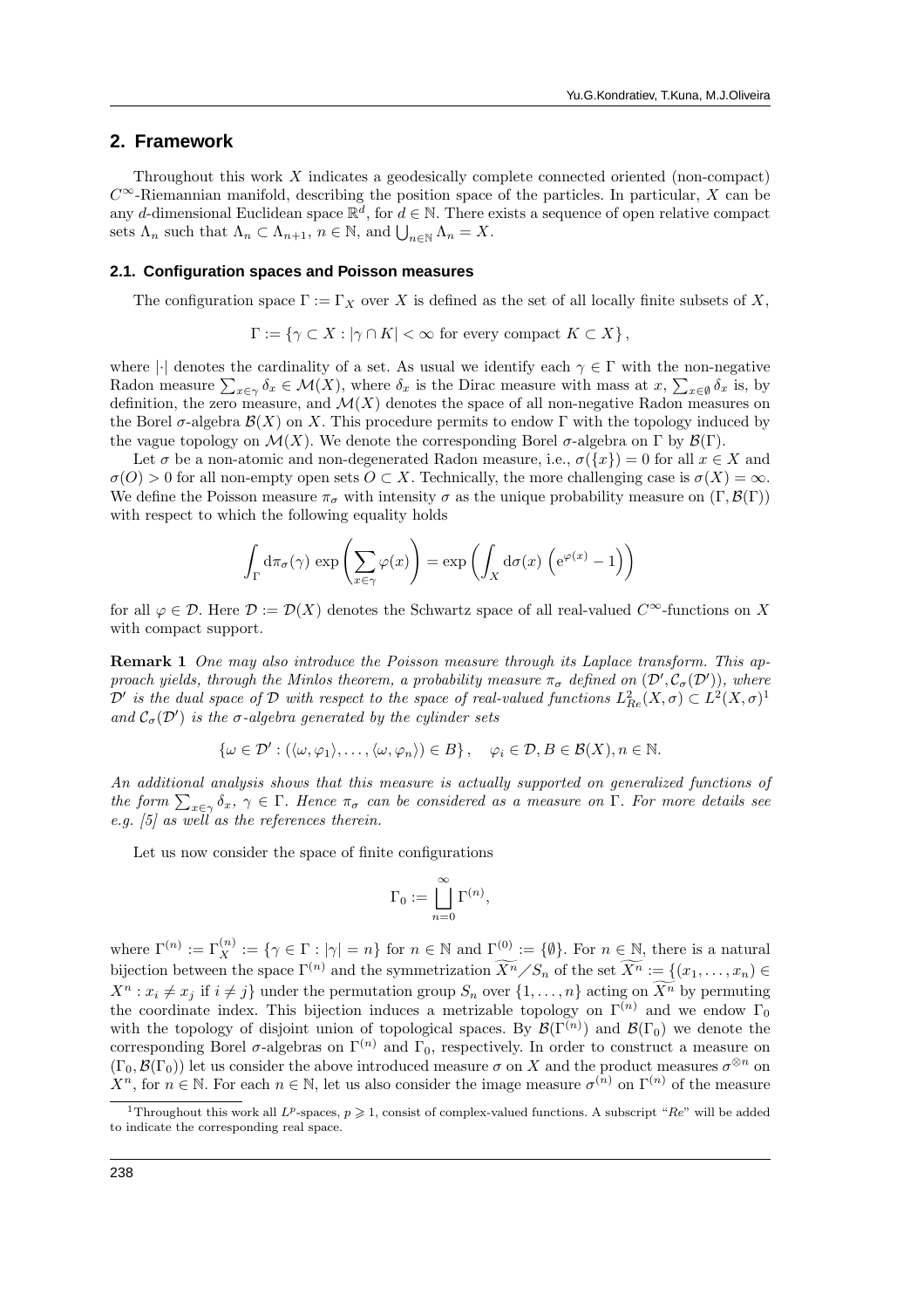$\sigma^{\otimes n}$  under the mapping  $\overline{X^n} \ni (x_1, \ldots, x_n) \mapsto \{x_1, \ldots, x_n\} \in \Gamma^{(n)}$ . For  $n = 0$  we set  $\sigma^{(0)}(\{\emptyset\}) := 1$ . Then, we define the so-called Lebesgue-Poisson measure  $\lambda_{\sigma}$  on  $\Gamma_0$  (with intensity  $\sigma$ ) by the sum of measures

$$
\lambda_z:=\sum_{n=0}^\infty\frac{1}{n!}\sigma^{(n)}.
$$

The space  $L^2(\Gamma_0,\lambda_\sigma)$  can be regarded as a realization of the symmetric Fock space over  $L^2(X,\sigma)$ (denoted by  $\text{Exp}L^2(X,\sigma)$ ) by a space of functions. To an element  $(f^{(n)})_{n=0}^{\infty} \in \text{Exp}L^2$  $\overline{\oplus}$ enoted by  $\text{Exp}L^2(X,\sigma)$  by a space of functions. To an element  $(f^{(n)})_{n=0}^{\infty} \in \text{Exp}L^2(X,\sigma) :=$ <br>  $\sum_{n=0}^{\infty} \hat{L}^2(X^n, \sigma^{\otimes n})$ , where  $\hat{L}^2(X^n, \sigma^{\otimes n})$  denotes the subspace of  $L^2(X^n, \sigma^{\otimes n})$  of all symmetric functions, one associates the function  $G \in L^2(\Gamma_0, \lambda_\sigma)$  given by

$$
G({x_1,...,x_n}):=n!f^{(n)}(x_1,...,x_n), \quad n \in \mathbb{N}.
$$

Such a correspondence defines a unitary isomorphism between the spaces  $\text{Exp}L^2(X,\sigma)$  and  $L^2(\Gamma_0,\lambda_\sigma)$ . In particular, the image of a Fock coherent state  $e(f) := \left(\frac{f^{\otimes n}}{n!}\right)^n$ n! <sup>∞</sup>  $n=0$  under this isomorphism is the (Lebesgue-Poisson) coherent state  $e_{\lambda}(f): \Gamma_0 \to \mathbb{C}$  defined for any  $\mathcal{B}(X)$ -measurable function f by

$$
e_{\lambda}(f,\eta):=\prod_{x\in\eta}f\left(x\right),\quad\eta\in\Gamma_{0}.
$$

The unitary isomorphism between the symmetric Fock space and  $L^2(\Gamma_0, \lambda_\sigma)$  provides natural operators on the space  $L^2(\Gamma_0, \lambda_\sigma)$  by carrying over standard Fock space operators. In particular, the annihilation and the creation operators, which images in  $L^2(\Gamma_0, \lambda_\sigma)$ , are well-known, see e.g. [3],

$$
\left(a_{\lambda}^{-}(\varphi)G\right)(\eta) := \int_{X} d\sigma(x) G(\eta \cup \{x\}) \varphi(x), \quad \eta \in \Gamma_{0},\tag{1}
$$

and

$$
\left(a_{\lambda}^{+}(\varphi)G\right)(\eta) := \sum_{x \in \eta} G(\eta \setminus \{x\})\varphi(x), \quad \lambda_{\sigma} - a.a. \eta \in \Gamma_{0}.\tag{2}
$$

For more details and proofs see e.g. [5] and the references therein.

#### **2.2. Some aspects of Poissonian white noise analysis**

The description of elements of the space  $L^2(\Gamma, \pi_{\sigma})$  by a corresponding chaos decomposition provides a unitary isomorphism between the spaces  $L^2(\Gamma, \pi_{\sigma})$  and  $L^2(\Gamma_0, \lambda_{\sigma})$ . This fact is recalled here (see the presentation in [5] and the references therein for more details and proofs).

As we mentioned in subsection 2.1, the Poisson measure  $\pi_{\sigma}$  can be either considered on  $(\Gamma, \mathcal{B}(\Gamma))$ , on  $\mathcal{M}(X)$ , or on  $\mathcal{D}'$ , where, in contrast to  $\Gamma$ , the spaces  $\mathcal{M}(X)$  and  $\mathcal{D}'$  are linear. One has  $\Gamma \subset \mathcal{M}(X) \subset \mathcal{D}'$ , but  $\pi_{\sigma}(\Gamma) = 1$ . In what follows we shall always keep in mind the embeddings  $\Gamma \subset \mathcal{M}(X) \subset \mathcal{D}'$ .

Given a  $-1 < \varphi \in \mathcal{D}$  let us consider the coherent state  $e_{\pi}(\varphi)$  defined by

$$
e_{\pi}(\varphi,\omega) := \exp\left(\langle \omega, \log(1+\varphi) \rangle - \int_{X} \sigma(x)\varphi(x)\right) \tag{3}
$$

for  $\omega \in \mathcal{D}'$ . The holomorphy of  $e_{\pi}(\cdot,\omega)$ ,  $\omega \in \mathcal{D}'$ , on a neighborhood of zero permits to consider its Taylor expansion which, by the Cauchy formula, the polarization identity, and the kernel theorem (see e.g. [2,7,9]), provides the decomposition

$$
e_{\pi}(\varphi,\omega)=\sum_{n=0}^{\infty}\frac{1}{n!}\langle C^{\sigma}_n(\omega),\varphi^{\otimes n}\rangle, \quad \omega\in\mathcal{D}',
$$

where  $C_n^{\sigma}: \mathcal{D}' \to \mathcal{D}'^{\hat{\otimes}n}$ ,  $n \in \mathbb{N}$ , are the so-called generalized Charlier kernels, which are pointwisely defined. For an explicit formula see (11) below. For  $\varphi^{(n)} \in \mathcal{D}_{\mathbb{C}}^{\hat{\otimes}n}$ ,  $n \in \mathbb{N}$  ( $\mathcal{D}_{\mathbb{C}} :=$  the complexification of the space  $\mathcal{D}$ ), we define the corresponding smooth Charlier monomial of order n by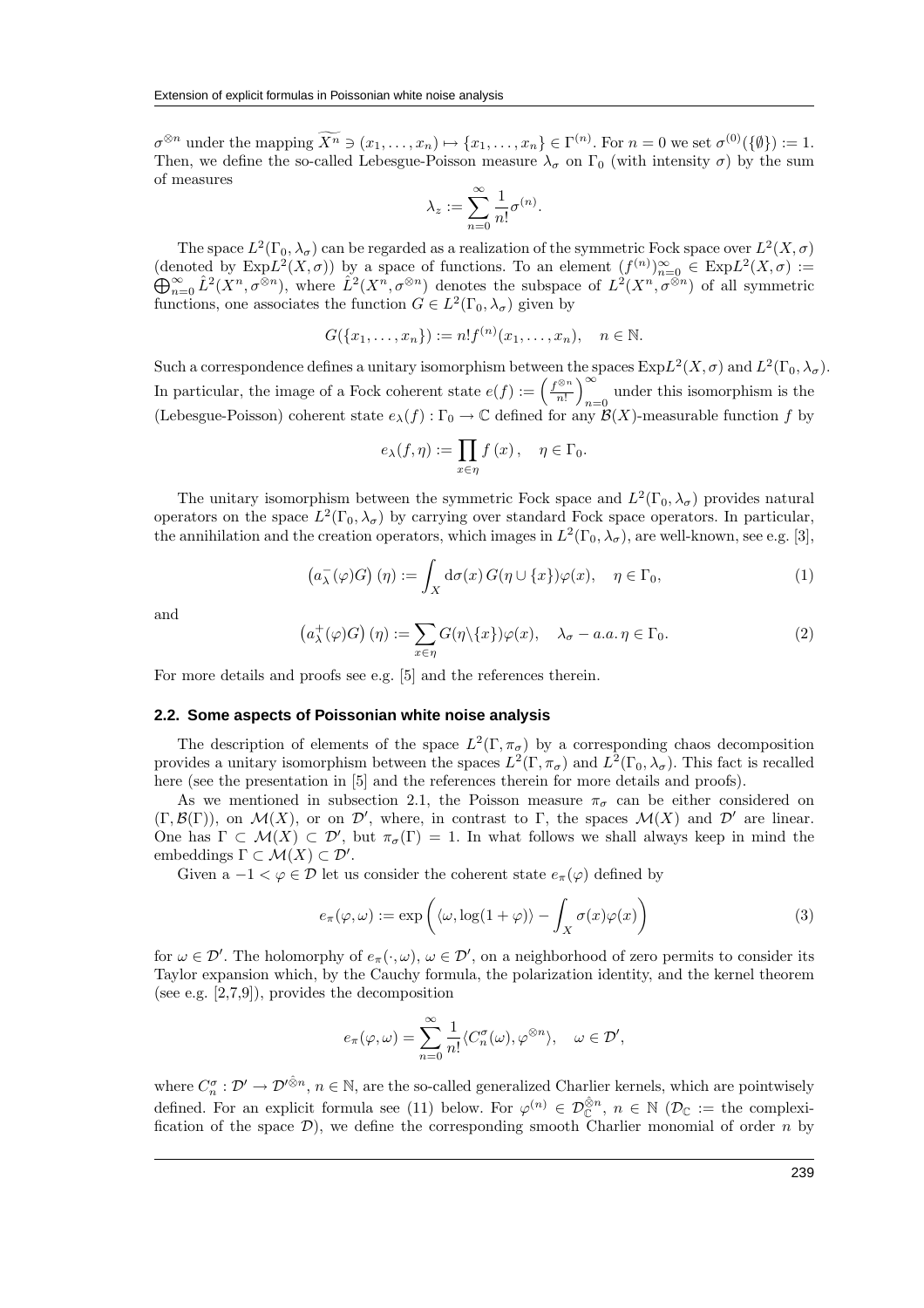$\langle C_n^{\sigma}(\omega), \varphi^{(n)}\rangle, \ \omega \in \mathcal{D}'$ . These monomials are orthogonal in  $L^2(\Gamma, \pi_{\sigma})$ , which permits the use of an approximation procedure to extend the class of smooth Charlier monomials to  $\pi_{\sigma}$ -a.s. defined measurable monomials  $\langle C_n^{\sigma}, f^{(n)} \rangle$  with kernels  $f^{(n)} \in \hat{L}^2(X^n, \sigma^{\otimes n})$  in such a way that the orthogonality property still holds for this extension. Note that a priori it is not clear in which sense, if at all, expression (11) extends as well.

Let us now consider the space  $\mathcal{P}(\mathcal{D}')$  of smooth continuous polynomials on  $\mathcal{D}', \mathcal{P}(\mathcal{D}') :=$  $\{\Phi : \Phi(\omega) = \sum_{n=0}^{N} \langle C_n^{\sigma}(\omega), \varphi^{(n)} \rangle, \varphi^{(n)} \in \mathcal{D}_{\mathbb{C}}^{\hat{\otimes}n}, \omega \in \mathcal{D}', N \in \mathbb{N}_0\}$ . Since this space is densely embedded into  $L^2(\Gamma, \pi_{\sigma})$  [13, section 10, Theorem 1], it follows that for any  $F \in L^2(\Gamma, \pi_{\sigma})$  there exists a sequence  $(f^{(n)})_{n=0}^{\infty}$ ,  $f^{(n)} \in \hat{L}^{2}(X^n, \sigma^{\otimes n})$ ,  $\sum_{n=0}^{\infty} n! |f^{(n)}|_{L}^{2}$  $\sum_{L^2(X^n, \sigma^{\otimes n})}^2 < \infty$  such that

$$
F = \sum_{n=0}^{\infty} \left\langle C_n^{\sigma}, f^{(n)} \right\rangle \tag{4}
$$

and, moreover, by the orthogonality property,  $||F||^2_{L^2(\Gamma,\pi_{\sigma})} = \sum_{n=0}^{\infty} n! |f^{(n)}|^2_{L^2(\Gamma,\pi_{\sigma})}$  $L^2(X^n, \sigma^{\otimes n})$ . And vice versa, any series of the form (4) with  $f^{(n)} \in \hat{L}^2(X^n, \sigma^{\otimes n})$  and  $\sum_{n=0}^{\infty} n! |f^{(n)}|_I^2$  $L^2(X^n,\sigma^{\otimes n}) \leq \infty$ defines a function from  $L^2(\Gamma, \pi_{\sigma})$ . As a result, through the so-called chaos decomposition (4) we have defined a unitary isomorphism between  $L^2(\Gamma, \pi_{\sigma})$  and the symmetric Fock space  $\text{Exp}L^2(X, \sigma)$ ,

$$
I_{\pi}\left(\sum_{n=0}^{\infty}\langle C_n^{\sigma},f^{(n)}\rangle\right):=\left(f^{(n)}\right)_{n=0}^{\infty}.
$$

Using the identification of  $ExpL^2(X, \sigma)$  and  $L^2(\Gamma_0, \lambda_\sigma)$ , the chaos decomposition (4) provides a natural unitary isomorphism  $I_{\lambda\pi}$  between the spaces  $L^2(\Gamma_0, \lambda_\sigma)$  and  $L^2(\Gamma, \pi_\sigma)$ :

$$
I_{\lambda\pi}(G) = \sum_{n=0}^{\infty} \left\langle C_n^{\sigma}, f^{(n)} \right\rangle,
$$
  

$$
f^{(n)}(x_1, \dots, x_n) := \frac{1}{n!} G(\{x_1, \dots, x_n\}), n \in \mathbb{N}, f^{(0)} := G(\emptyset).
$$

In addition, the chaos decomposition permits to extend the definition (3) of a coherent state  $e_{\pi}(\varphi)$  to other classes of functions  $\varphi$ . For this purpose, we first observe that given  $a -1 < \varphi \in \mathcal{D}$ , for each  $\gamma \in \Gamma$  we can write (3) as

$$
e_{\pi}(\varphi,\gamma) = \exp\left(-\int_X d\sigma(x)\,\varphi(x)\right) \prod_{x \in \gamma} (1 + \varphi(x)).\tag{5}
$$

Using the chaos decomposition one can extend the definition of coherent state to functions  $f \in$  $L^2(X, \sigma)$  by  $e_{\pi}(f, \gamma) := \sum_{n=0}^{\infty} \frac{1}{n!} \langle C_n^{\sigma}(\gamma), f^{\otimes n} \rangle$ , but we may lose the explicit formula (5). Indeed, if  $f \notin L^1(X, \sigma)$ , then (5) is obviously not well-defined. However, one can show that for any function  $f \in L^1(X, \sigma)$ , expression (5) is  $\pi_{\sigma}$ -a.e. well-defined, and that the corresponding expression for  $f \in L^1(X, \sigma) \cap L^2(X, \sigma)$  coincides with the extension in the L<sup>2</sup>-sense, cf. [4]. It is clear that the image of a coherent state  $e_{\pi}(f)$  with  $f \in L^2(X, \sigma)$  under the isomorphism  $I_{\lambda\pi}^{-1}$  is the above introduced (Lebesgue-Poisson) coherent state  $e_{\lambda}(f)$ .

#### **2.3. Some aspects of combinatorial harmonic analysis**

Besides the unitary isomorphism  $I_{\lambda\pi}$ , the K-transform also maps functions on  $\Gamma_0$  into functions on Γ. To define the K-transform, let us consider the space  $B_{bs}(\Gamma_0)$  of all complex-valued bounded  $\mathcal{B}(\Gamma_0)$ -measurable functions G with bounded support, i.e.,  $G|_{\Gamma_0 \setminus \left( \bigsqcup_{n=0}^N \Gamma^{(n)}_\Lambda \right)} \equiv 0$  for some set  $\Lambda \subset X$ 

with compact closure,  $N \in \mathbb{N}_0$ . Here  $\Gamma_{\Lambda}^{(n)} := \Gamma^{(n)} \cap \{ \eta \in \Gamma : \eta \subset \Lambda \}$ . The K-transform of a function  $G \in B_{bs}(\Gamma_0)$  is the mapping  $KG : \Gamma \to \mathbb{C}$  defined at each  $\gamma \in \Gamma$  by

$$
(KG)(\gamma) := \sum_{\substack{\eta \subset \gamma \\ |\eta| < \infty}} G(\eta). \tag{6}
$$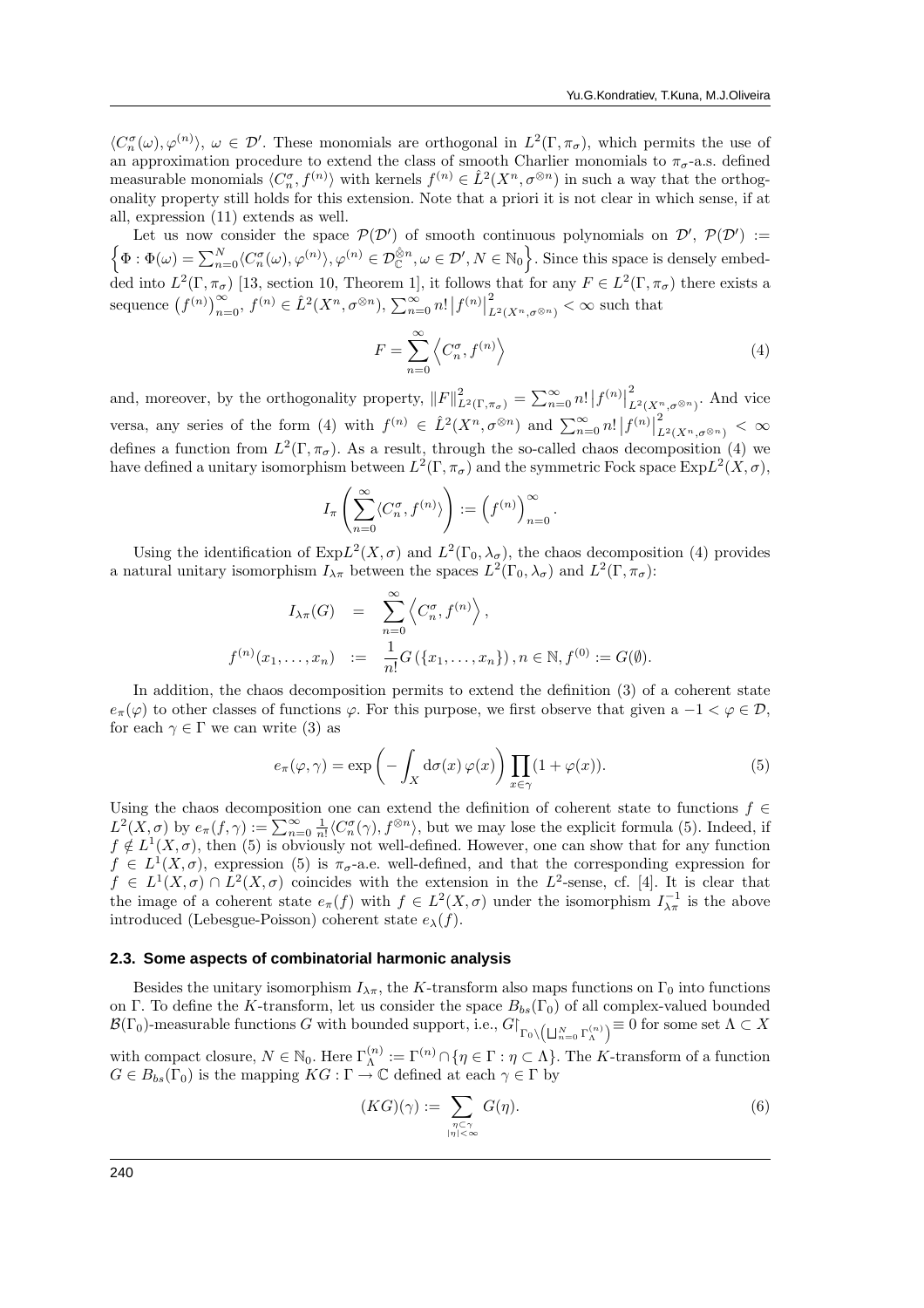Note that for every  $G \in B_{bs}(\Gamma_0)$  the sum in (6) has only a finite number of summands different from zero and thus KG is a well-defined function on Γ. In particular, for any  $\varphi \in \mathcal{D}$ , one finds

$$
(Ke_{\lambda}(\varphi))\,(\gamma)=\prod_{x\in\gamma}(1+\varphi(x)).
$$

It has been shown in [4] that the K-transform is a linear isomorphism which inverse mapping is defined, for instance, on  $\mathcal{P}(\mathcal{D}')$  by

$$
(K^{-1}F)(\eta) := \sum_{\xi \subset \eta} (-1)^{|\eta \backslash \xi|} F(\xi), \quad \eta \in \Gamma_0.
$$

Furthermore, it has also been shown in [4] that on  $B_{bs}(\Gamma_0)$  the inequality  $||KG||_{L^1(\Gamma,\pi_{\sigma})} \leq ||G||_{L^1(\Gamma_0,\lambda_{\sigma})}$ holds, allowing an extension of the K-transform to a bounded operator  $K: L^1(\Gamma_0, \lambda_\sigma) \to L^1(\Gamma, \pi_\sigma)$ . For the extended operator the explicit form (6) still holds, now  $\pi_{\sigma}$ -a.e. Since  $e_{\lambda}(f) \in L^p(\Gamma_0, \lambda_{\sigma})$ whenever  $f \in L^p(X, \sigma)$  for some  $p \in \mathbb{N}$ , this means, in particular, that

$$
(Ke_{\lambda}(f))(\gamma) = \prod_{x \in \gamma} (1 + f(x)), \quad \pi_{\sigma} - a.a. \gamma \in \Gamma,
$$
\n(7)

for all  $f \in L^1(X, \sigma)$ , cf. e.g. [4].

There is a relation between Poissonian white noise analysis and combinatorial harmonic analysis through an equality of operators involving the unitary isomorphism  $I_{\lambda\pi}$  and the K-transform [4,10]. This equality is given by

$$
I_{\lambda\pi} = K D^{-1} \tag{8}
$$

on  $L^1(\Gamma_0, \lambda_{2\sigma}) \cap L^2(\Gamma_0, \lambda_{\sigma})$  [4, Theorem 5.1], where for all  $G \in L^1(\Gamma_0, \lambda_{2\sigma})$ 

$$
\left(D^{-1}G\right)(\eta) := \int_{\Gamma_0} d\lambda_{\sigma}(\xi) \, (-1)^{|\xi|} G(\eta \cup \xi), \quad \lambda_{\sigma} - a.a. \, \eta \in \Gamma_0. \tag{9}
$$

In detail, let us observe that for  $G \in B_{bs}(\Gamma_0)$ ,  $D^{-1}G$  is a pointwisely well-defined function on  $\Gamma_0$  such that  $D^{-1}G \in B_{bs}(\Gamma_0)$ . The operator  $D^{-1}$  is then the inverse of the linear isomorphism  $D: B_{bs}(\Gamma_0) \to B_{bs}(\Gamma_0)$  defined by

$$
(DG)\left(\eta\right) := \int_{\Gamma_0} \mathrm{d}\lambda_{\sigma}(\xi) \, G(\eta \cup \xi), \quad \eta \in \Gamma_0. \tag{10}
$$

Moreover, the inequalities of norms  $||DG||_{L^1(\Gamma_0,\lambda_\sigma)}, ||D^{-1}G||_{L^1(\Gamma_0,\lambda_\sigma)} \leq ||G||_{L^1(\Gamma_0,\lambda_{2\sigma})}$  hold, which permit to extend D and  $D^{-1}$  to bounded linear operators defined on  $L^1(\Gamma_0, \lambda_{2\sigma})$ . The extended operators are defined by (10), now only for  $\lambda_{\sigma}$ -a.a.  $\eta \in \Gamma_0$ , and (9), respectively.

Implications of equality (8) on the study of Poissonian white noise analysis and combinatorial harmonic analysis as well may be found in [4,6,10,12]. In particular, equality (8) yields an explicit expression for the Charlier monomials introduced in subsection 2.2. For all  $f^{(n)} \in L^1(X^n, \sigma^{\otimes n})$ symmetric and for  $\pi_{\sigma}$ -a.a.  $\gamma \in \Gamma$ ,

$$
\langle C_n^{\sigma}(\gamma), f^{(n)} \rangle = \sum_{k=0}^n \sum_{\{x_1, \dots, x_k\} \subset \gamma} \frac{n! (-1)^{n-k}}{(n-k)!} \int_{X^{n-k}} f^{(n)}(x_1, \dots, x_k, y_1, \dots, y_{n-k}) \mathrm{d}\sigma^{\otimes n-k}(y_1, \dots, y_k). \tag{11}
$$

For more details and proofs see [4].

#### **3. Annihilation and creation operators**

For  $\varphi \in \mathcal{D}$ , the operators  $a_{\lambda}^-(\varphi)$  and  $a_{\lambda}^+(\varphi)$  defined by (1) and (2), respectively, map the space  $B_{bs}(\Gamma_0)$  into itself. Transported via the K-transform, the annihilation and creation operators give rise to reasonable expressions.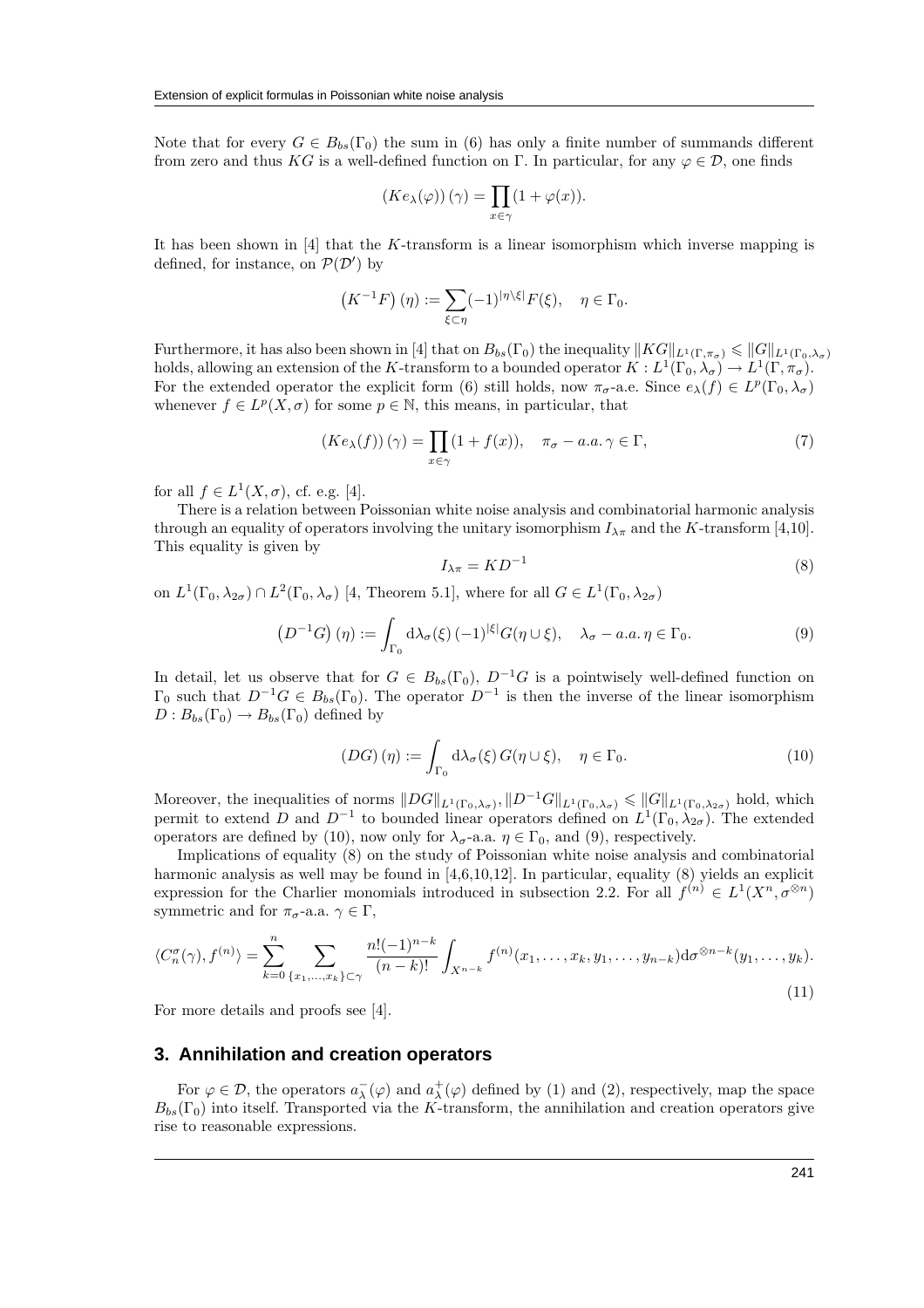**Proposition 2** For each  $\varphi \in \mathcal{D}$  and every  $F \in K(B_{bs}(\Gamma_0))$ , the following relations hold:

$$
((Ka_{\lambda}^-(\varphi)K^{-1})\,F)(\gamma) = \int_X d\sigma(x)\,\left(F(\gamma \cup \{x\}) - F(\gamma)\right)\varphi(x), \quad \gamma \in \Gamma,
$$

and

$$
((Ka_{\lambda}^+(\varphi)K^{-1})\,F)(\gamma) = \sum_{x \in \gamma} F(\gamma \setminus \{x\})\varphi(x), \quad \pi_{\sigma} - a.a. \,\gamma \in \Gamma.
$$

**Remark 3** It has been shown in [4] that  $K(B_{bs}(\Gamma_0)) = \mathcal{FP}_{bc}(\Gamma)$ , where

$$
\mathcal{FP}_{bc}(\Gamma) := \left\{ \sum_{n=0}^{N} \langle C_n^{\sigma}, f^{(n)} \rangle : f^{(n)} \in B_{bs}(X^n) \text{ symmetric}, n = 1, \ldots, N \in \mathbb{N} \right\}.
$$

**Proof.** Given a  $\varphi$  and a F under the above conditions, the definitions of the operators  $a_{\lambda}^-(\varphi)$ , K, and  $K^{-1}$  yield

$$
\begin{array}{rcl} \left( \left( K a_{\lambda}^{-}(\varphi) K^{-1} \right) F \right) (\gamma) & = & \displaystyle \int_{X} \mathrm{d}\sigma(x) \sum_{\eta \subset \gamma \atop |\eta| < \infty} \left( K^{-1} F \right) (\eta \cup \{x\}) \varphi(x) \\ \\ & = & \displaystyle \int_{X} \mathrm{d}\sigma(x) \sum_{\eta \subset \gamma \atop |\eta| < \infty} \sum_{\xi \subset \eta} (-1)^{|\eta \setminus \xi|} F(\xi \cup \{x\}) \varphi(x) \\ \\ & & + \displaystyle \int_{X} \mathrm{d}\sigma(x) \sum_{\eta \subset \gamma \atop |\eta| < \infty} \sum_{\xi \subset \eta} (-1)^{|\eta \setminus \xi|+1} F(\xi) \varphi(x) \\ \\ & = & \displaystyle \int_{X} \mathrm{d}\sigma(x) \, K(K^{-1} F(\cdot \cup \{x\})) (\gamma) \varphi(x) - \int_{X} \mathrm{d}\sigma(x) \, K(K^{-1} F)(\gamma) \varphi(x) \\ \\ & = & \displaystyle \int_{X} \mathrm{d}\sigma(x) \, F(\gamma \cup \{x\}) \varphi(x) - F(\gamma) \int_{X} \mathrm{d}\sigma(x) \, \varphi(x), \end{array}
$$

for all  $\gamma \in \Gamma$ . The second equality is obtained from the definitions of the operators K and  $a^+_\lambda(\varphi)$ :

$$
\left(\left(Ka_{\lambda}^{+}(\varphi)K^{-1}\right)F\right)(\gamma) = \sum_{\substack{\eta \subset \gamma \\ |\eta| < \infty}} \left(a_{\lambda}^{+}(\varphi)\left(K^{-1}F\right)\right)(\eta) = \sum_{\substack{\eta \subset \gamma \\ |\eta| < \infty}} \sum_{x \in \eta} \left(K^{-1}F\right)(\eta\setminus\{x\})\varphi(x)
$$

$$
= \sum_{x \in \gamma} \varphi(x) \sum_{\eta \in \gamma\setminus\{x\}} \left(K^{-1}F\right)(\eta) = \sum_{x \in \gamma} \varphi(x)\left(K\left(K^{-1}F\right)\right)(\gamma\setminus\{x\}) = \sum_{x \in \gamma} \varphi(x)F(\gamma\setminus\{x\}),
$$

for  $\pi_{\sigma}$ -a.a.  $\gamma \in \Gamma$ .

Remark 4 The previous proposition shows that

$$
Ka^-_\lambda(\varphi)K^{-1}=a^-_\pi(\varphi)
$$

and

$$
Ka_{\lambda}^+(\varphi)K^{-1} = a_{\pi}^+(\varphi) + \int_X d\sigma(x)\,\varphi(x),
$$

where  $a_{\pi}^-(\varphi)$  and  $a_{\pi}^+(\varphi)$  are the so-called (Poissonian) annihilation and creation operators. These operators are defined as the image of the corresponding operators on the Lebesgue-Poisson space under the unitary isomorphism  $I_{\lambda\pi}$ , that is,

$$
\begin{aligned}\n\left(a_{\pi}^{-}(\varphi)F\right)(\gamma) &= \int_{X} d\sigma(x) \left(F(\gamma \cup \{x\}) - F(\gamma)\right) \varphi(x), \quad \gamma \in \Gamma, \\
\left(a_{\pi}^{+}(\varphi)F\right)(\gamma) &= \sum_{x \in \gamma} \varphi(x) F(\gamma \setminus \{x\}) - F(\gamma) \int_{X} d\sigma(x) \varphi(x), \quad \pi_{\sigma} - a.a. \gamma \in \Gamma,\n\end{aligned}
$$

for  $F \in \mathcal{FP}_{bc}(\Gamma)$ , see e.g. [5].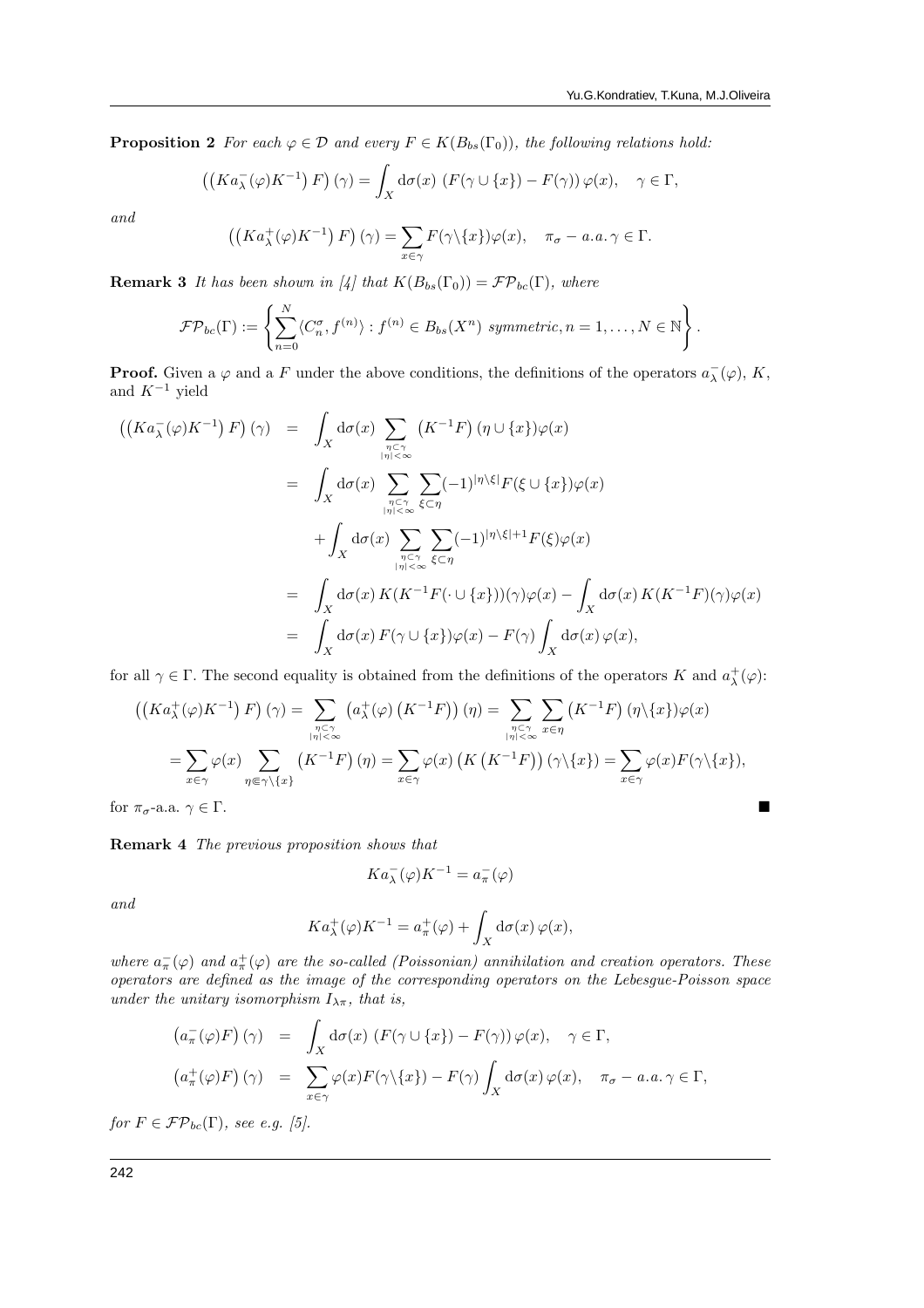#### **4. Second quantization operators**

Given a contraction operator B on  $L^2(X, \sigma)$  one may define a contraction operator ExpB on the Fock space  $\text{Exp}L^2(X,\sigma)$  acting on coherent states  $e(f), f \in L^2(\sigma)$ , by  $\text{Exp}B(e(f)) = e(Bf)$ . In particular, given a positive self-adjoint operator A on  $L^2(X, \sigma)$  and the contraction semigroup  $e^{-tA}, t \geq 0$ , one can define a contraction semigroup  $Exp(e^{-tA})$  on  $ExpL<sup>2</sup>(X,\sigma)$  in this way. The generator is the well-known second quantization operator corresponding to A. We denote it by dExpA. Through the unitary isomorphism between the Fock space and the space  $L^2(\Gamma_0, \lambda_\sigma)$ one may then define the corresponding operator in  $L^2(\Gamma_0, \lambda_\sigma)$ . We denote the (Lebesgue-Poisson) second quantization operator corresponding to A by  $H_A^{\text{LP}}$ . The action of  $H_A^{\text{LP}}$  on coherent states is given by

$$
\left(H_A^{\text{LP}}e_{\lambda}(f)\right)(\eta) = \sum_{x \in \eta} (Af)(x)e_{\lambda}(f, \eta \setminus \{x\}), \quad f \in D(A).
$$

**Remark 5** According to (2), whenever  $\mathcal{D} \subset D(A)$  one may rewrite the action of  $H_A^{\text{LP}}$  on coherent states  $e_{\lambda}(\varphi)$ ,  $\varphi \in \mathcal{D}$ , by  $H_A^{\text{LP}}e_{\lambda}(\varphi) = a_{\lambda}^+(A\varphi)e_{\lambda}(\varphi)$ . Moreover,  $H_A^{\text{LP}}e_{\lambda}(\varphi) = e^{a_{\lambda}^+(\varphi)}(A\varphi)$ , cf. e.g. [5, subsection 6.4], namely, Theorem 6.19 therein.

**Proposition 6** Let  $(A, D(A))$  be an operator in  $L^2(X, \sigma)$ . Define

$$
D_1(A) := \{ f \in D(A) \cap L^1(X, \sigma) : Af \in L^1(X, \sigma) \}.
$$

Then for all  $f \in D_1(A)$  we have

$$
\left(DH_A^{\text{LP}}D^{-1}\right)e_\lambda(f) = \left(H_A^{\text{LP}} + \int_X d\sigma(x) \left(Af\right)(x)\right)e_\lambda(f) \tag{12}
$$

and

$$
\left(\left(KH_A^{\text{LP}}K^{-1}\right)e_{\pi}(f)\right)(\gamma) = \sum_{x \in \gamma} \left(Af\right)(x)e_{\pi}(f,\gamma\setminus\{x\}), \quad \gamma \in \Gamma. \tag{13}
$$

**Proof.** In order to prove equality (12), the so-called Ruelle convolution or  $*$ -convolution on  $\mathcal{B}(\Gamma_0)$ measurable functions shows to be very useful. We recall that given two  $\mathcal{B}(\Gamma_0)$ -measurable functions  $G_1$  and  $G_2$ , the \*-convolution  $G_1 * G_2$  is a  $\mathcal{B}(\Gamma_0)$ -measurable function defined by

$$
(G_1 * G_2) (\eta) := \sum_{\xi \subset \eta} G_1(\xi) G_2(\eta \setminus \xi), \quad \eta \in \Gamma_0.
$$

One easily sees that if  $G_1 = \tilde{G}_1 \lambda_{\sigma}$ -a.s. and  $G_2 = \tilde{G}_2 \lambda_{\sigma}$ -a.s., then also  $G_1 * G_2 = \tilde{G}_1 * \tilde{G}_2 \lambda_{\sigma}$ -a.s. This means, in particular, that  $(H_A^{\text{LP}}e_{\lambda}(f))(\eta) = (e_{\lambda}(f) * (Af))(\eta)$  for any  $\lambda_{\sigma}$ -a.s. finite version of  $f \in D_1(A)$ . Taking into account that the space  $L^1(\Gamma_0, \lambda_\sigma)$  endowed with this product has a structure of a commutative algebra and  $D(G_1 * G_2) = (DG_1) * (DG_2)$  for any  $G_1, G_2 \in L^1(\Gamma_0, \lambda_{2\sigma}),$ then one derives from the definition of the operator D on  $L^1(\Gamma_0, \lambda_{2\sigma})$ , (10), the following equalities:

$$
(DH_A^{\text{LP}} D^{-1}) e_{\lambda}(f) = \exp \left(-\int_X d\sigma(x) f(x)\right) (DH_A^{\text{LP}}) e_{\lambda}(f)
$$
  

$$
= \exp \left(-\int_X d\sigma(x) f(x)\right) D (e_{\lambda}(f) * (Af))
$$
  

$$
= \exp \left(-\int_X d\sigma(x) f(x)\right) (De_{\lambda}(f)) * (D(Af)) = (e_{\lambda}(f) * (D(Af))) (\eta).
$$

Using the definition of the ∗-convolution, it is easy to check that for  $\lambda_{\sigma}$ -a.a.  $\eta \in \Gamma_0$  the latter expression is equal to

$$
\sum_{x \in \eta} (Af)(x) e_{\lambda} (f, \eta \setminus \{x\}) + \left( \int_X d\sigma(x) (Af)(x) \right) e_{\lambda} (f, \eta).
$$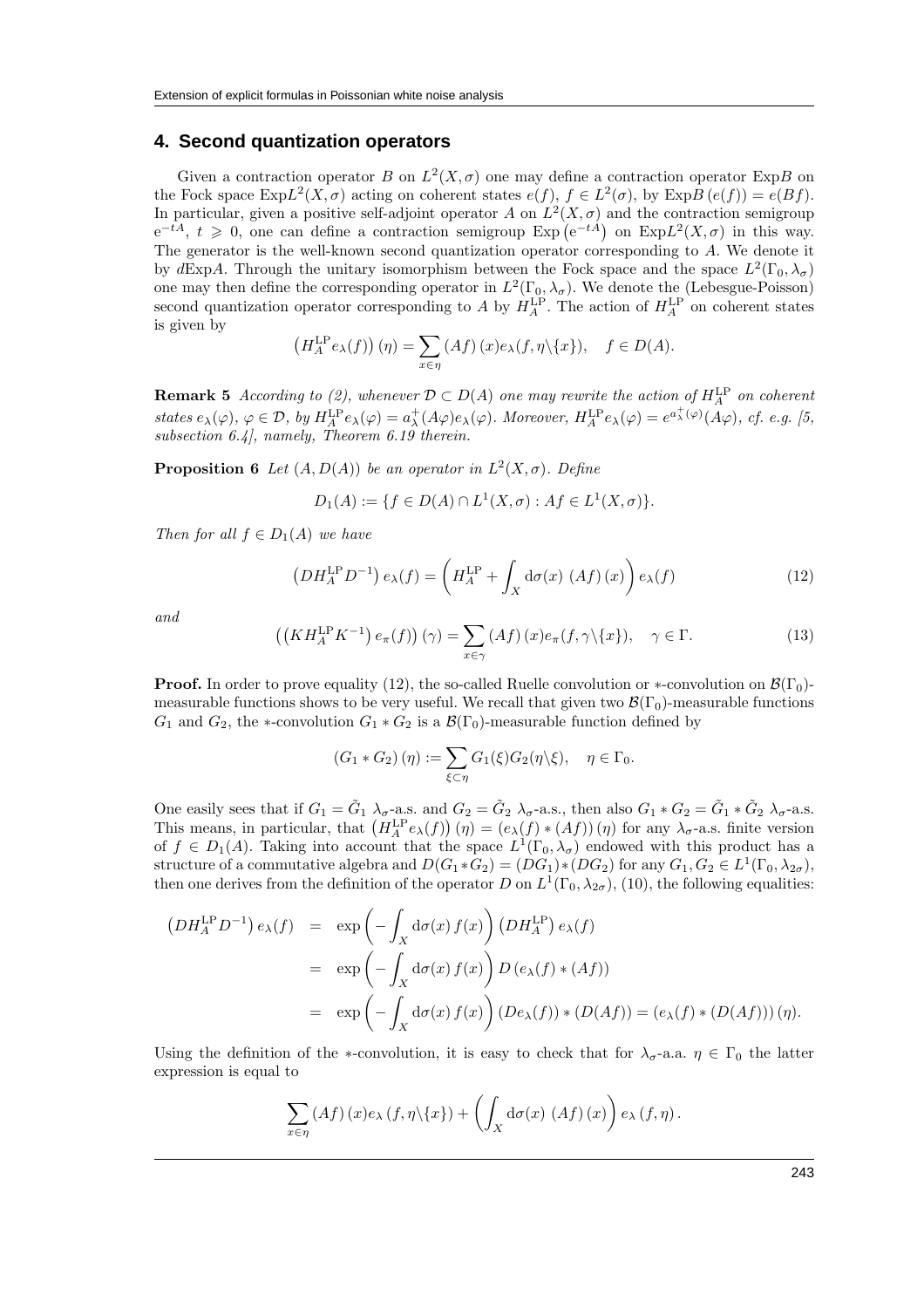In this way equality (12) is proved. Concerning equality (13), note that by the definition of the operator K, by the definition of a coherent state  $e_{\pi}(f)$  with  $f \in L^2(X, \sigma) \cap L^1(X, \sigma)$ , and (7) one finds

$$
K\left(H_A^{\text{LP}}e_\lambda(f)\right)(\gamma) = \sum_{\substack{\eta \subset \gamma \\ |\eta| < \infty}} \sum_{x \in \eta} (Af)(x)e_\lambda(f, \eta \setminus \{x\}) = \sum_{x \in \gamma} (Af)(x) \sum_{\substack{\eta \subset \gamma \setminus \{x\} \\ |\eta| < \infty}} e_\lambda(f, \eta) \tag{14}
$$

$$
= \sum_{x \in \gamma} (Af)(x) (Ke_{\lambda}(f)) (\gamma \setminus \{x\}) = \sum_{x \in \gamma} (Af)(x) \prod_{x \in \gamma \setminus \{x\}} (1 + f(x)) (15)
$$

$$
= \exp \left( \int_X d\sigma(x) f(x) \right) \sum_{x \in \gamma} (Af)(x) e_{\pi}(f, \gamma \setminus \{x\}),
$$

with

$$
e_{\lambda}(f) = \exp\left(\int_{X} d\sigma(x) f(x)\right) K^{-1} e_{\pi}(f).
$$

Denote by N the set of all  $\gamma$  for which the first equality in (14) does not hold. Hence  $\pi_{\sigma}(N) = 0$ . However, for the first equality appearing in (15) we need that  $\pi_{\sigma}(\{\gamma : \exists x \in \gamma \text{ s.t. } \gamma \setminus x\}) = 0$ . This follows from the Mackey identity, which yields

$$
\pi_{\sigma}\left(\left\{\gamma:\exists x\in\gamma\text{ s.t. }\gamma\setminus x\right\}\right)\leqslant\limsup_{n\uparrow\infty}\int_{\Lambda_n}\sigma(\mathrm{d} x)\pi_{\sigma}(N)=0,
$$

where  $\Lambda_n$ ,  $n \in \mathbb{N}$ , is the sequence of open relative compact sets defined at the beginning of section 2. п

Let us now consider the second quantization operator  $H_A^P := I_{\lambda \pi} H_A^{\text{LP}} I_{\pi \lambda}$  on the Poisson space (see e.g. [1,5]). The symmetric bilinear form corresponding to the operator  $H_A^{\text{P}}$  has the representation (cf.  $[2]$ )

$$
(H_A^P F, G)_{L^2(\pi_{\sigma})} = \int_{\Gamma} d\pi_{\sigma}(\gamma) \left( (a_{\pi} F) (\gamma), A ((a_{\pi} G) (\gamma)) \right)_{L^2(X, \sigma)}
$$

$$
(a_{\pi} F) (\gamma, x) := F(\gamma \cup \{x\}) - F(\gamma), \quad \gamma \in \Gamma, x \in X
$$

for all Charlier polynomials F and G. Here  $(\cdot, \cdot)_{L^2(X,\sigma)}$  denotes the inner product on  $L^2(X,\sigma)$ . By using Proposition 6 one may reobtain the explicit formula for  $H_A^{\text{P}}$  derived e.g. in [1].

**Corollary 7** For each operator A under the conditions of Proposition 6 and every  $f \in D_1(A)$  we have

$$
\left(H_A^{\mathcal{P}}e_{\pi}(f)\right)(\gamma) = \sum_{x \in \gamma} (Af)(x)e_{\pi}(f, \gamma \setminus \{x\}) - \left(\int_X d\sigma(x) \left(Af\right)(x)\right)e_{\pi}(f, \gamma) \tag{16}
$$

for  $\pi_{\sigma}$ -a.a.  $\gamma \in \Gamma$ .

**Proof.** From equality (12) one obtains

$$
(D^{-1}H_A^{\text{LP}}D) e_\lambda(f) = \left(H_A^{\text{LP}} - \int_X d\sigma(x) \left(Af\right)(x)\right) e_\lambda(f).
$$

This fact combined with equality (8) yields

$$
H_A^P e_\pi(f) = (KD^{-1} H_A^{LP}) e_\lambda(f) = \exp\left(-\int_X d\sigma(x) f(x)\right) K (D^{-1} H_A^{LP} D e_\lambda(f))
$$
  
= 
$$
\exp\left(-\int_X d\sigma(x) f(x)\right) \left(K (H_A^{LP} e_\lambda(f)) - \left(\int_X d\sigma(x) (Af)(x)\right) K e_\lambda(f)\right)
$$
  
= 
$$
(KH_A^{LP} K^{-1}) e_\pi(f) - \left(\int_X d\sigma(x) (Af)(x)\right) e_\pi(f)
$$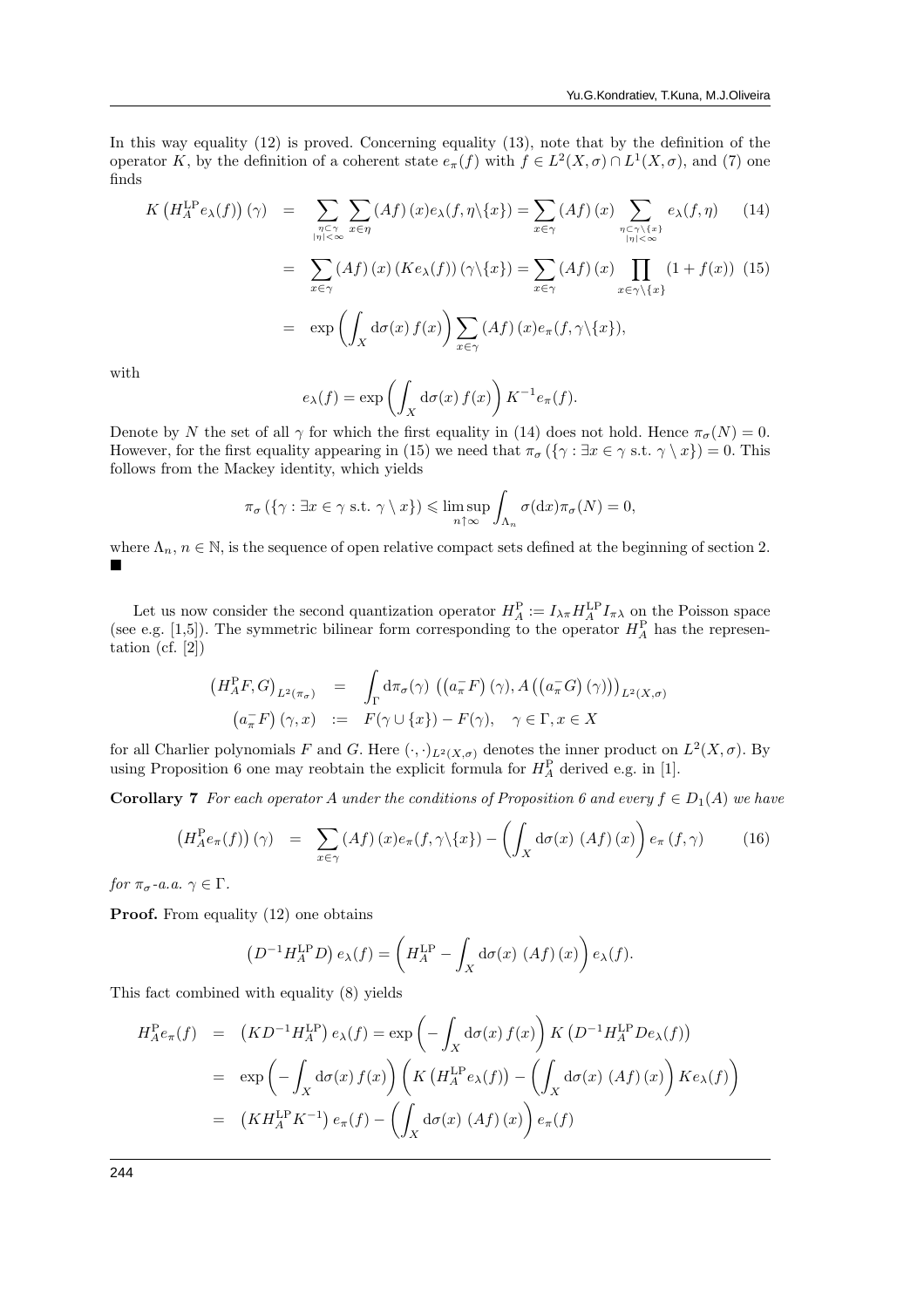and the proof follows by equality (13).

Formula (16) has only a reasonable sense if it holds on a domain of essential self-adjointness of  $H_A^{\rm P}$ . Otherwise, the latter operator is not characterized by this formula. Due to the general theory of second quantization, clearly  $\{\sum_{n=0}^{N} \langle C_n^{\sigma}, f^{(n)} \rangle : f^{(n)} \in D(A)^{\hat{\otimes}n}\}\$ is a domain of essential selfadjointness. If  $D(A)$  is not contained in the space of Schwartz test functions  $D$ , the above monomials have to be understood, at least at the beginning, as  $L^2$ -extension, for which one does not have an explicit expression in general. To obtain an explicit expression, one has carefully to study in which sense and to which functions the explicit expression may be extended. For simplicity, in this section we have worked with coherent states. However, all results might be extended to monomials as well.

**Corollary 8** If  $(A, D(A))$  is an essentially self-adjoint operator and its closure generates a sub-Markovian contraction semigroup, then  $D_1(A)$  is a core of the generator of the  $L^1$ - and of the L<sup>2</sup>-semigroup. Then, also  $\{e_{\pi}(f) : f \in D_1(A)\}\$ is a domain of essential self-adjointness of  $H_A^{\mathcal{P}}$ . Hence formula (16) holds on a domain of essential self-adjointness.

#### **Acknowledgements**

This work was supported by DFG through SFB–701 (Bielefeld University), by "Quantum Infinite Particle Systems in a Functional Integral Approach" (436 POL 113/115/0–1), and by FCT POCI, PDCT, and PTDC, FEDER.

### **References**

- 1. Albeverio S., Kondratiev Yu.G., Röckner M. Analysis and geometry on configuration spaces. J. Funct. Anal., 1998, 154, No. 2, 444–500.
- 2. Berezansky Yu.M., Kondratiev Yu.G. Spectral Methods in Infinite-Dimensional Analysis. Naukova Dumka, Kiev, 1988. (in Russian). English translation, Kluwer Academic Publishers, Dordrecht, 1995.
- 3. Fichtner K.-H., Winkler G. Generalized Brownian motion, point processes and stochastic calculus for random fields. Math. Nachr., 1993, 161, 291–307.
- 4. Kondratiev Yu.G., Kuna T. Harmonic analysis on configuration space I. General theory. Infin. Dimens. Anal. Quantum Probab. Relat. Top., 2002, 5, No. 2, 201–233.
- 5. Kondratiev Yu.G., Kuna T., Oliveira M.J. Analytic aspects of Poissonian white noise analysis. Methods Funct. Anal. Topology, 2002, 8, No. 4, 15–48.
- 6. Kondratiev Yu.G., Kuna T., Oliveira M.J. On the relations between Poissonian white noise analysis and harmonic analysis on configuration spaces. J. Funct. Anal., 2004, 213, No. 1, 1–30.
- 7. Kondratiev Yu.G., Silva J.L., Streit L. Generalized Appell systems. Methods Functional Analysis and Topology, 1997, 3, No. 2, 28–61.
- 8. Kondratiev Yu.G., Silva J.L., Streit L., Us G.F. Analysis on Poisson and Gamma spaces. Infin. Dimens. Anal. Quantum Probab. Relat. Top., 1998, 1, No. 1, 91–117.
- 9. Kondratiev Yu.G., Streit L., Westerkamp W., Yan J. Generalized functions in infinite dimensional analysis. Hiroshima Math. J., 1998, 28, No. 2, 213–260.
- 10. Kuna T. Studies in Configuration Space Analysis and Applications. PhD thesis, Bonner Mathematische Schriften Nr. 324, University of Bonn, 1999.
- 11. Nualart D., Vives J. A duality formula on the Poisson space and some applications. In Seminar on Stochastic Analysis, Random Fields and Applications, 1995, 36, 205–213. Birkhäuser, Basel.
- 12. Oliveira M.J. Configuration Space Analysis and Poissonian White Noise Analysis. PhD thesis, Faculty of Sciences, University of Lisbon, 2002.
- 13. Skorohod A.V. Integration in Hilbert Space. Springer Verlag, Berlin, Heidelberg, and New York, 1974.